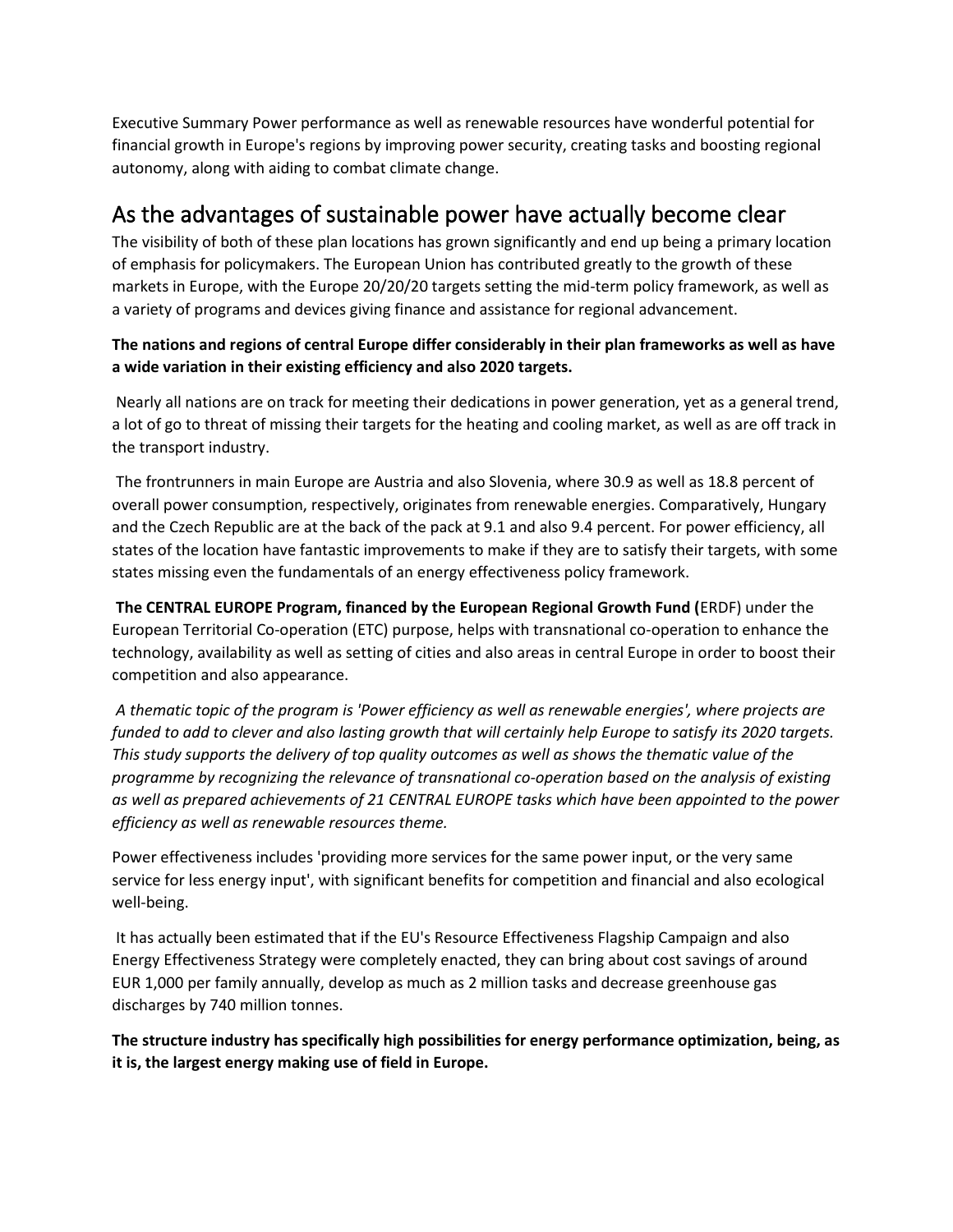To improve the power effectiveness of structures, 4 financial investments need to be made into retrofitting as well as renovation, with efforts to support recognition raising and also education on power efficiency potentials, and also tools established for checking energy performance. Renewable energy is any kind of energy resource normally created over a short timescale that is obtained straight or indirectly from the sunlight, or from other natural motions and systems from the atmosphere.

## Central Europe has big capacities in biomass

Which can be made use of to produce power, provide carbon neutral home heating, as well as generate eco-friendly gas for transportation. Tiny hydropower, wind power, solar energy as well as geothermal energy also have terrific capacities in the central Europe region, but renewable resource modern technologies must always be appropriate for local conditions, which calls for benchmarking of local resources and long-lasting method preparation.

- A range of plan tools are open to regions that want to gain from power effectiveness as well as renewable energies. Regulative plans, monetary incentives and public financing are commonly made use of at national levels, and also may be reduced to regional level depending on regional political frameworks.
- A primary step for all areas for both renewable resources and also energy efficiency steps is recognition raising as well as strategy establishment, after careful consideration of goals as well as local strengths, weaknesses and potentials.

Areas embarking on this route can benefit significantly from multinational co-operation to share understanding as well as experiences to the advantage of all. Previous researches of renewable resources at the regional level have actually noted that regions establish via various maturity phases for use of lasting energy modern technologies and policies.

**These phases are:** Dedication & Planning (benchmarking, technique setting, public info campaigns), Arising Markets (presentation financial investments, economic and political support for first-adopters), Mature Markets (dedication to R&D, assistance to service growth as well as advancement) as well as Saturated Markets (export concentrated initiatives, technical leadership).

*The areas of central Europe loss mainly within the Dedication & Preparation and also Arising Market phases of growth, making planning, device development and also demo financial investments of vital relevance to developing sustainable power uptake.*

The CENTRAL EUROPE Program as well as its funded tasks have made considerable development in helping central European regions to adapt their regional policies as well as take advantage of the benefits of renewable resource and also power effectiveness.

- The 21 jobs under the power efficiency and also renewable energies theme have actually been divided right into 2 subthemes for the purpose of offering programme accomplishments. Cooperating to decrease the carbon impact of structures 8 projects drop within this subtheme, which intends to raise the uptake of energy efficiency and renewable energy innovations in both public and also personal structures.
- The job topics vary from 5 establishing Power Performance Contracting (EPC) models to doing Life-Cycle Analyses of SMEs.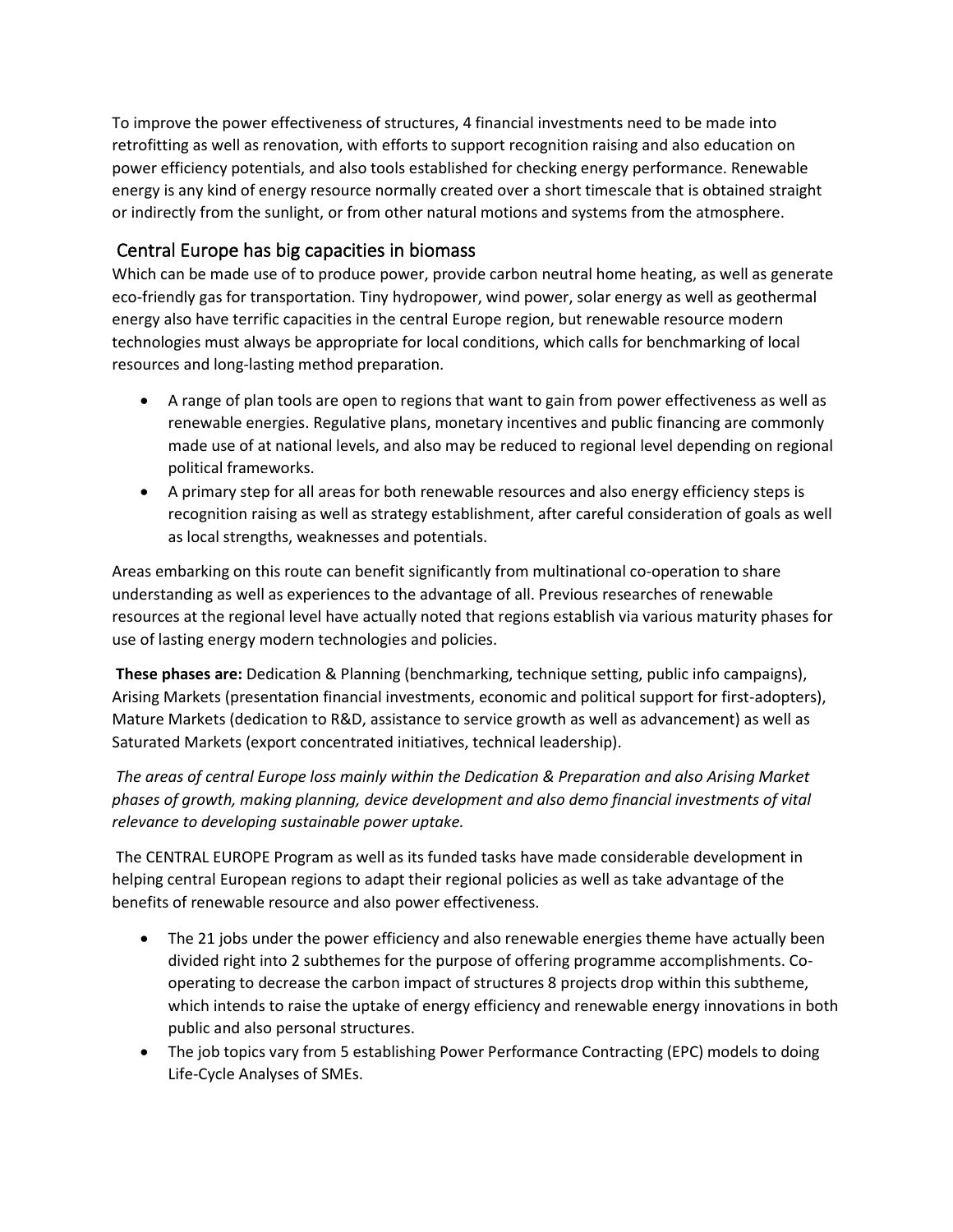• The programme has actually made a solid impact in the areas entailed, developing over 15 energy strategies and also executing at least 17 demonstrations and pilot actions.

Direct impact on policies can be seen in many of the project achievements, as well as the devices as well as approaches that have actually been developed are flawlessly matched to main Europe's development phase, with substantial possibility for transfer to various other areas.

Especially promising accomplishments include the CEC5 Common European Sustainable Structure Evaluation (CESBA) device, which offers a common structure for far better understanding, implementation as well as promo of structure sustainability;

And also, make sure's pilot actions for examining the structure problems for energy reliable repairs, which caused the explanation of Sustainable Power Action Program as well as a handbook for use by various other areas.

- A mapping of program success within this sub-theme reveals that influence has actually prevailed across the majority of countries in central Europe, with Hungary as well as Poland having actually executed particularly well in the Programme, whilst the Czech Republic and also Slovakia have been rather under-represented in tasks.
- With this said, CENTRAL EUROPE Programme achievements have obviously had influence on the establishment of the Czech Republic's Cooling and heating Motivation (only the second such motivation in Europe), which need to give a boost to the uptake of eco-friendly cooling and heating in buildings.

Co-operating to make use of renewable resource resources in the areas successfully13 jobs drop within the renewable energy subtheme, intending to boost using sustainablepowers, and especially bioenergy, in main Europe.

Projects have actually dealt with issues from the productionof Regional Energy Concepts (RECs) to the testing of cutting-edge biochar innovations and also theestablishment of expertise and consultancy networks.

## **The projects have had extremely impressivesuccess, developing over twenty RECs and approaches, doing 10 presentations and alsoproducing a selection of tools and also plans.**

Effects can be seen straight in nationwide, local as well as EUstructures, such as adding to the Danube Bioenergy Action Strategy, part of the EU's DanubeRegion Technique, as well as the above stated Ecofriendly Warm Reward.

## Especially fascinating outcomes consist of the 4 BIOMASS Transnational Activity Plan for main.

Europe which provided referrals for regional-authorities as well as nationwide policy-makerswith cooperation with national ministries, resulting in a good deal of favorable change for policystructures; the TRANSENERGY web-based decision sustaining tool which supplies detailson trans-boundary geothermal potentials and also produced a framework for global co-operation for1Part of the EU Technique for the Danube Region:http://ec.europa.eu/regional\_policy/cooperate/danube/index\_en.cfm6source monitoring; and also, the E2BEBIS biochar demos which have enthusiastic objectives tochange EU structures which do not presently recognise biochar as a tool for taking on carbon dioxidedischarges.